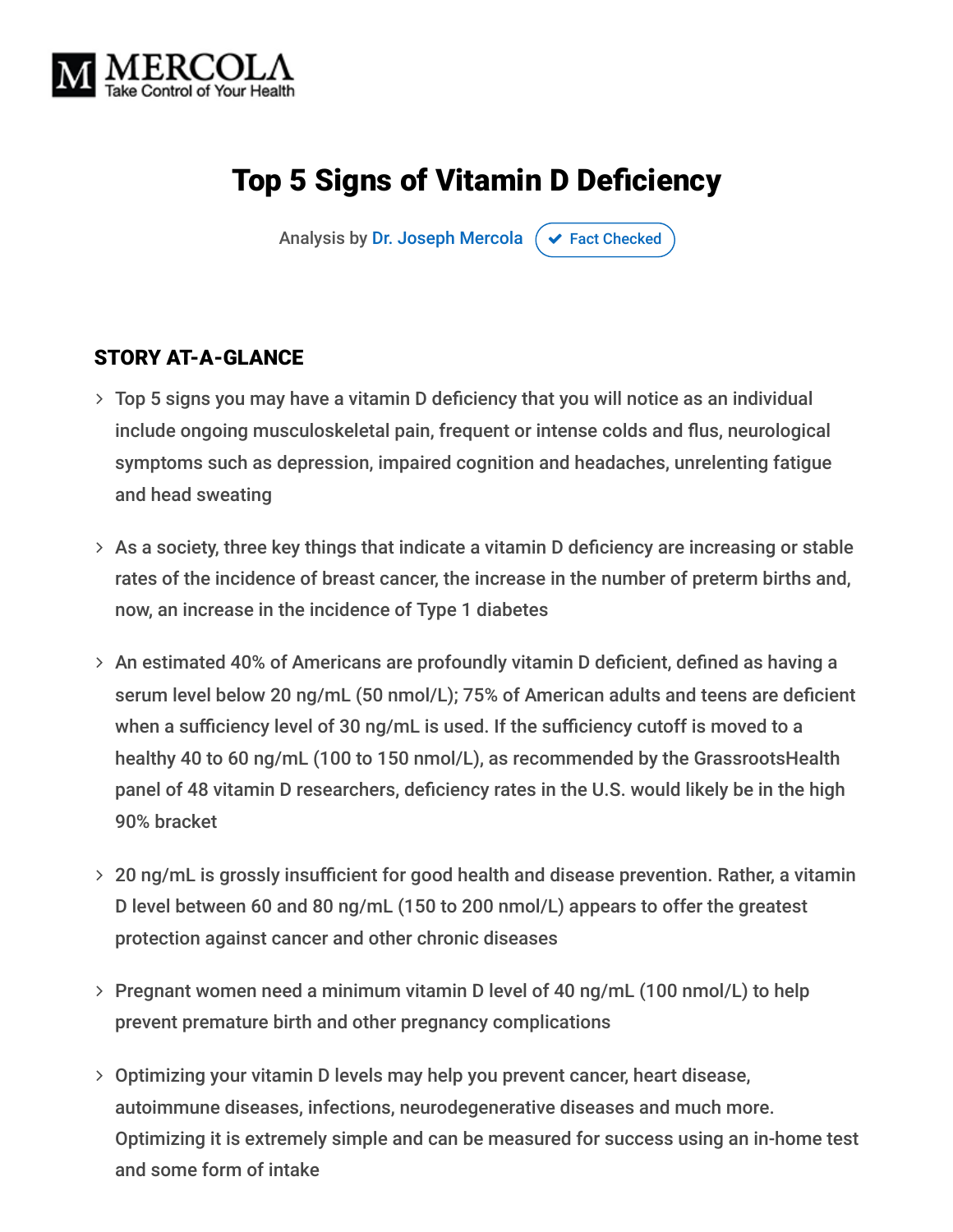### This article was previously published January 1, 2019, and has been updated with new information.

Vitamin D deficiency is incredibly common around the world, but many mistakenly believe they aren't at risk because they consume vitamin D-fortified foods, such as milk. However, few foods have therapeutic levels of vitamin D naturally, and even fortified foods do not contain enough vitamin D to support your health needs.

Despite its name, vitamin D is actually a steroid hormone that you obtain primarily through sun exposure, not via your diet. Since most dermatologists and other doctors recommend avoiding the sun and using sunscreen before venturing outdoors, vitamin D deficiency has reached truly epidemic proportions around the world.

Unfortunately, while the justification for sun avoidance is that it may reduce your risk of skin cancer, by avoiding sun exposure you risk vitamin D deficiency, which in turn raises your risk for many cancers — not only internal ones but also skin cancer, as well as a whole host of chronic diseases.

Considering the importance of vitamin D for disease prevention, strict sun avoidance is likely doing far more harm than good. The major problem with sun exposure is burning, not overall exposure. And, the easily treatable forms of skin cancer — squamous and basal cell carcinomas — are the ones most likely to form.

## Definition of Vitamin D Deficiency

According to research1 published in June 2018, an estimated 40% of Americans are profoundly vitamin D deficient, defined as having a serum (blood) level of vitamin D below 20 ng/mL (50 nmol/L). Sufficiency is defined as having a level of 20 ng/mL or higher.

Calling someone with a vitamin D level of less than 20 ng/ml vitamin D deficient is like calling someone over 400 pounds simply overweight  $-$  in both cases a grossly serious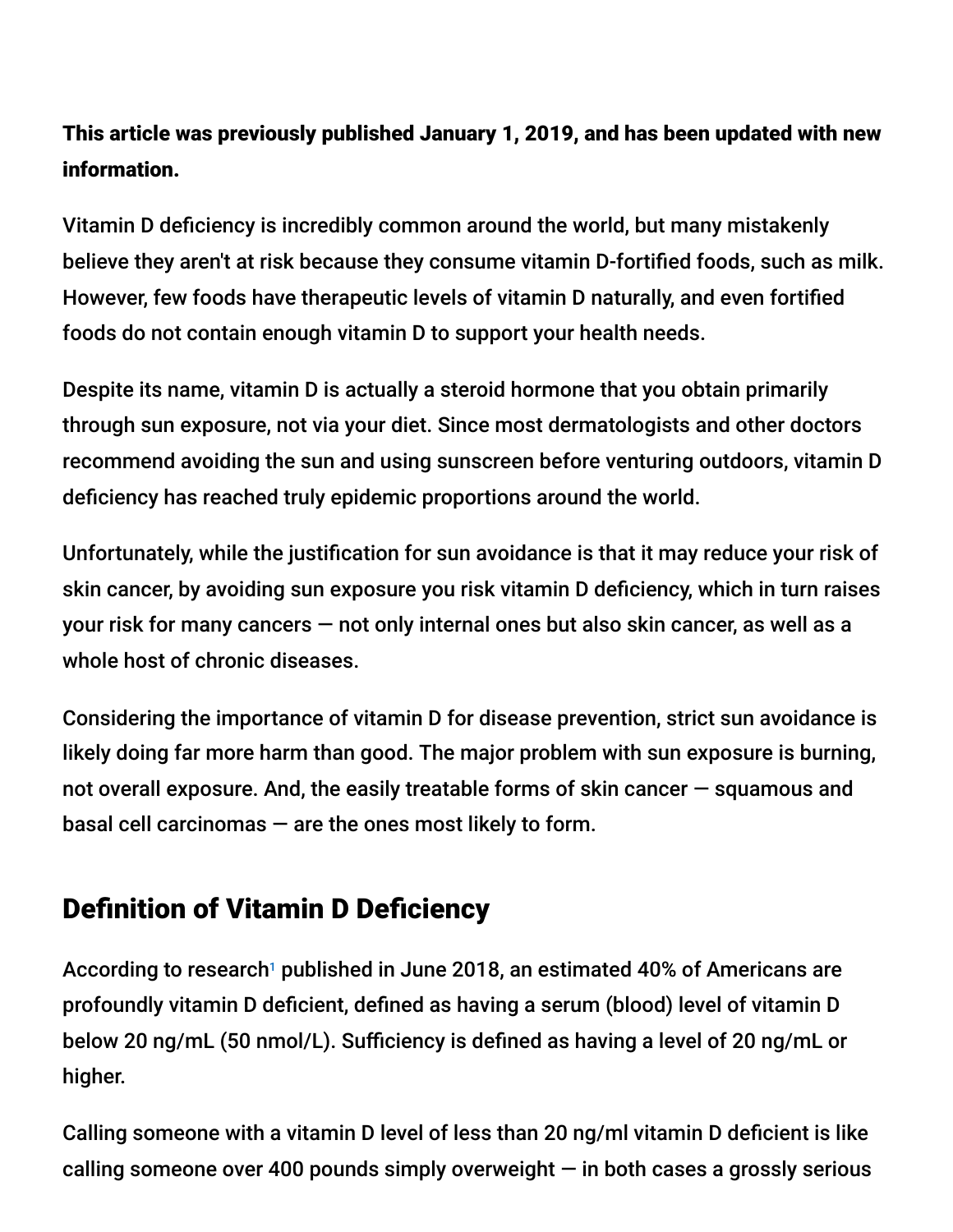understatement.

Seventy-five percent of American adults and teens are deficient in vitamin D when a sufficiency level of 30 ng/mL is used. $^{\text{2}}$  If the sufficiency cutoff were to be moved to 40 to 60 ng/mL, sufficiency rates in the U.S. would likely be in the high 90% bracket.

It's important to realize that 20 ng/mL has repeatedly been shown to be grossly insufficient for good health and disease prevention and, really, anything below 40 ng/mL (100 nmol/L) should be suspect. For example, research has shown that once you reach a minimum serum vitamin D level of 40 ng/mL, your risk for cancer diminishes by 67%, compared to having a level of 20 ng/mL or less. 3

Most cancers occur in people with a vitamin D blood level between 10 and 40 ng/mL (25 to 100 nmol/L), and the optimal level for cancer protection now appears to be between 60 and 80 ng/mL (150 to 200 nmol/L).

Several studies also show that these higher vitamin D levels are protective against breast cancer specifically. Importantly, a 2005 study<sup>4</sup> showed women with vitamin D levels above 60 ng/mL have an 83% lower risk of breast cancer than those below 20 ng/mL! I cannot think of any other strategy that can offer that kind of risk reduction.

More recently, a pooled analysis $5$  published in June 2018 of two randomized trials and a prospective cohort study came to a near-identical conclusion. The objective was to assess whether there are any benefits to having a vitamin D level above 40 ng/mL, as most studies do not venture into these higher levels.

Indeed, mirroring the 2005 findings, women with vitamin D levels at or above 60 ng/mL had an 82% lower incidence rate of breast cancer than those with levels of 20 ng/mL or less. Published research by GrassrootsHealth reveal as much as 80% of all breast cancer incidence could be prevented simply by optimizing vitamin D and nothing else.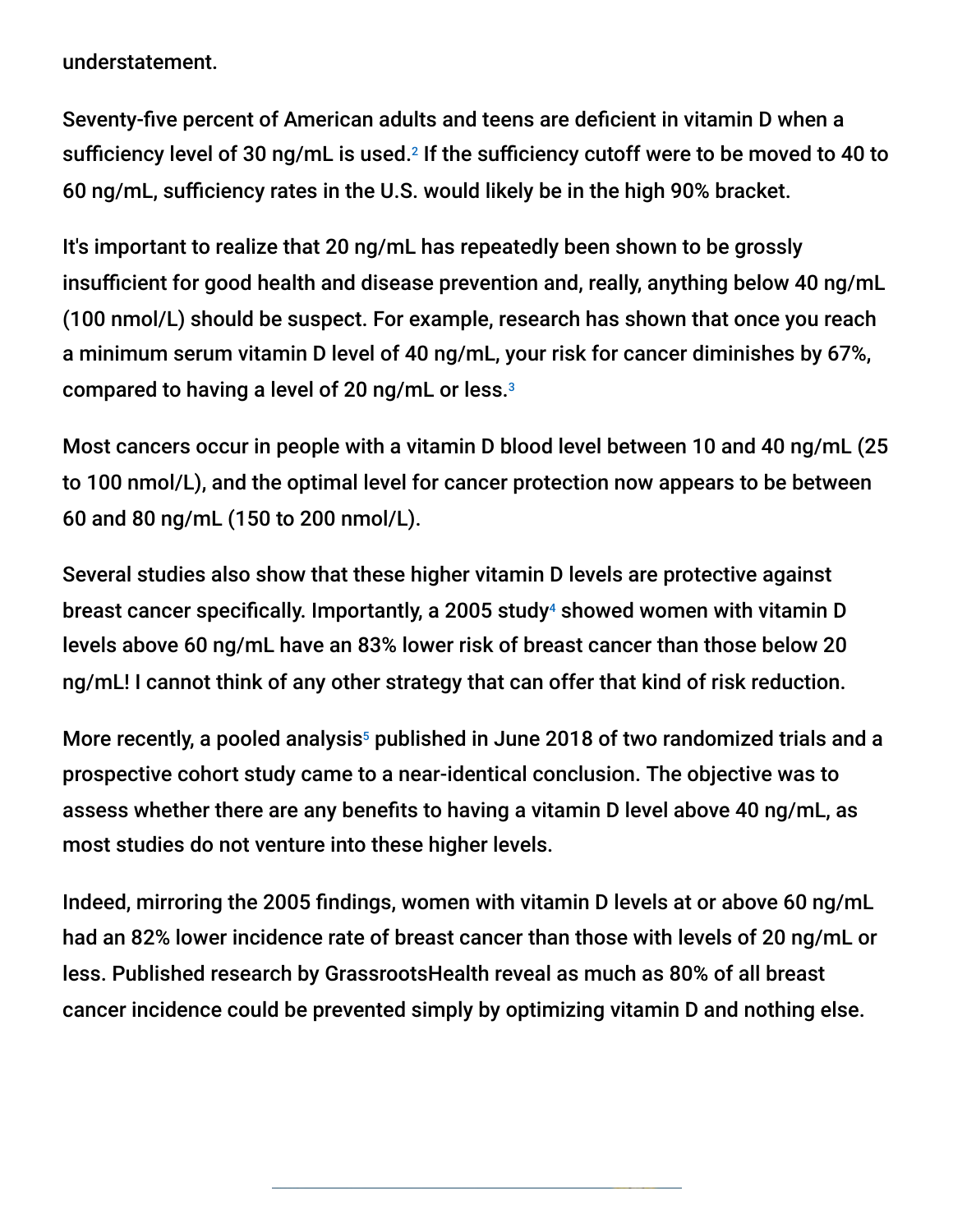

## Top 5 Signs of Vitamin D Deficiency

The only way to definitively identify vitamin D deficiency is via blood testing. However, there are some general signs and symptoms to be aware of as well. If any of the following apply to you, you should get your vitamin D levels tested sooner than later, and take proactive steps to boost your level into the 60 to 80 ng/mL range:

1. Ongoing musculoskeletal pain and achy bones — According to vitamin D researcher Dr. Michael Holick, whom I interviewed a few years ago, many who see their doctor for aches and pains, especially in combination with fatigue, end up being misdiagnosed as having fibromyalgia or chronic fatigue syndrome.

*"Many of these symptoms are classic signs of vitamin D deficiency* osteomalacia, $\epsilon$  which is different from the vitamin D deficiency that causes *osteoporosis in adults,"* Holick told me. *"What's happening is that the vitamin D deficiency causes a defect in putting calcium into the collagen matrix into your skeleton. As a result, you have throbbing, aching bone pain."*

2. Frequent illness/infections — Vitamin D regulates the expression of genes that influence your immune system to attack and destroy bacteria and viruses, so frequent illness and infections of all kinds, including colds and flu, is a tipoff that your immune function is subpar, which likely means you're low on vitamin D.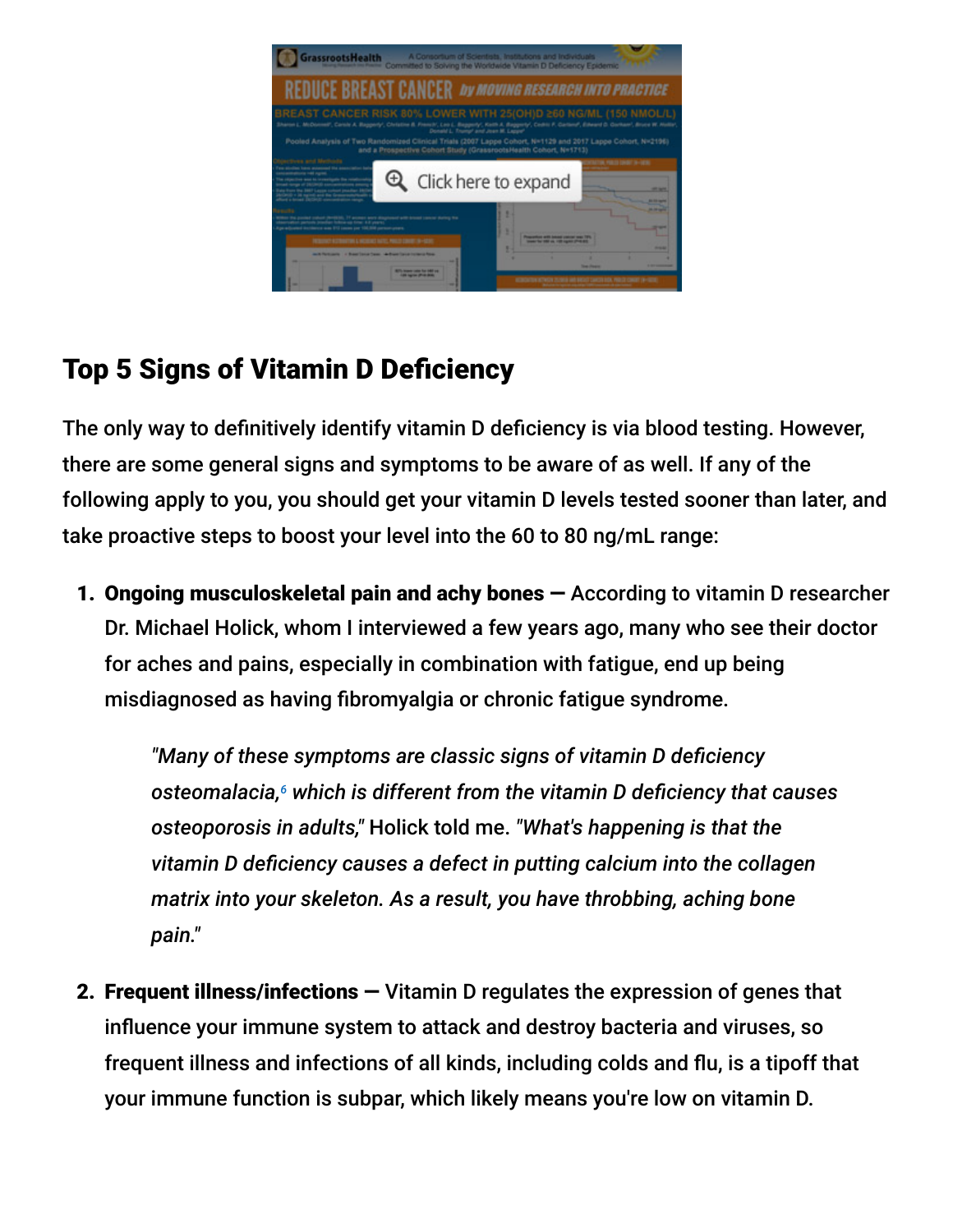3. Neurological symptoms — This includes depression, feeling blue, cognitive impairment, headaches and migraines. In 2006, scientists evaluated the effects of vitamin D on the mental health of 80 elderly patients and found those with the lowest levels of vitamin D were 11 times more prone to be depressed than those who received healthy doses. 7

The same study also found low vitamin D was linked to poor cognitive performance. Several other studies<sup>8</sup> have also linked vitamin D deficiency with poor mental function, confusion, forgetfulness and difficulty concentrating. Headaches and migraines are also associated with low vitamin D. 9,10

4. Fatigue and daytime sleepiness — Studies have linked low vitamin D to persistent fatigue.<sup>11,12</sup> In one case, a woman struggling with chronic fatigue, daytime sleepiness (hypersomnia), low back pain and daily headaches was found to have a vitamin D level below 6 ng/mL.

Her symptoms resolved once she raised it to 39 ng/mL.<sup>13</sup> Another study<sup>14</sup> found women with vitamin D levels below 29 ng/mL were more likely to complain of fatigue than those with levels above 30 ng/mL.

5. Head sweating — According to Holick, a classic sign of vitamin D deficiency is a sweaty head. In fact, physicians used to ask new mothers about head sweating in their newborns for this very reason. Excessive sweating in newborns due to neuromuscular irritability is still described as a common, early symptom of vitamin D deficiency.<sup>15</sup>

## Top 5 Risk Factors for Vitamin D Deficiency

Several factors will influence your risk for vitamin D deficiency, including the following:

• Rarely spending time outdoors and/or always wearing sunscreen – Researchers have noted that vitamin D deficiency is prevalent in adults of all ages who always wear sun protection (which blocks vitamin D production) or limit their outdoor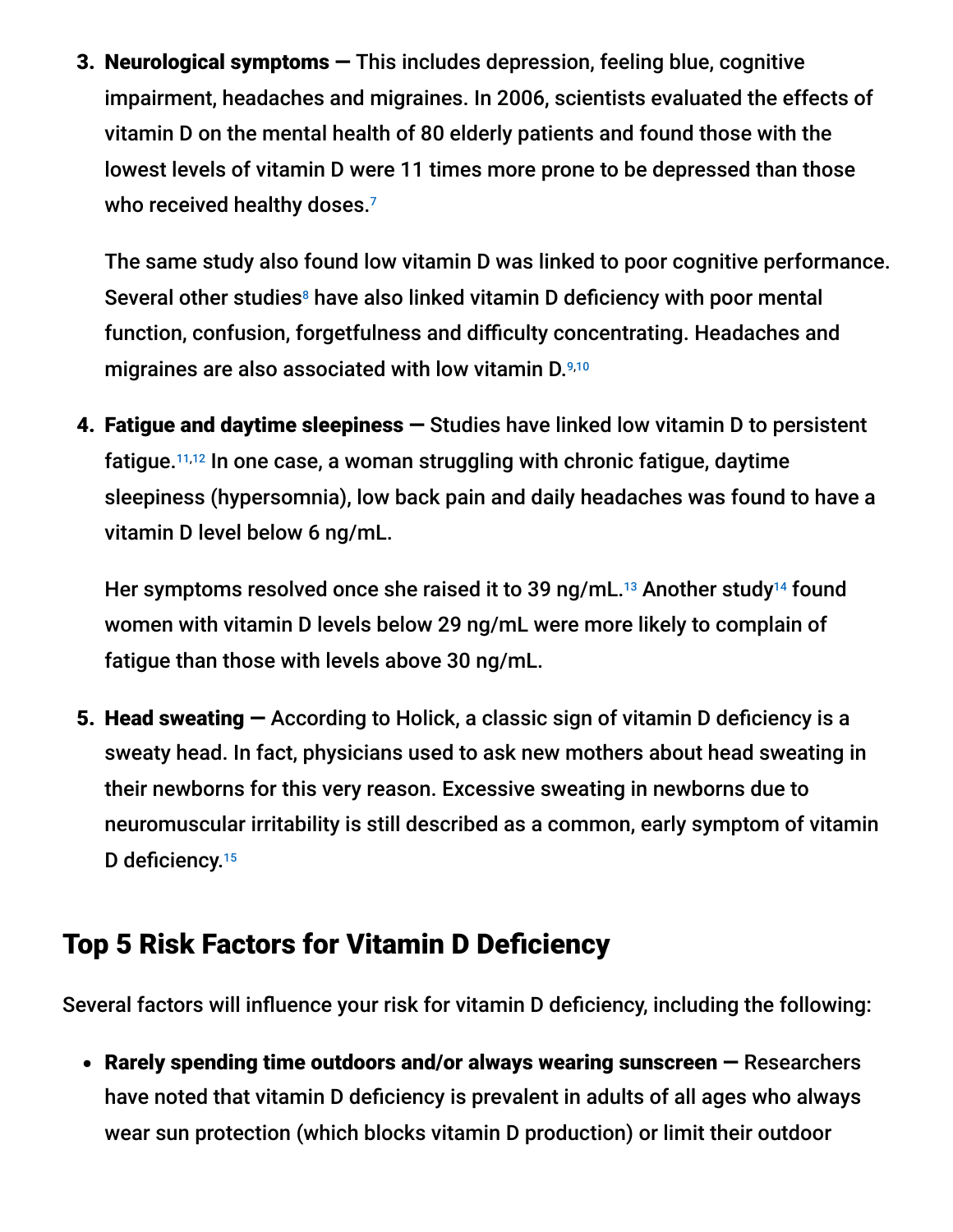activities.<sup>16</sup> The ideal time for sun exposure is between 10 a.m. and 2 p.m., when the UVB rays are present.

- Darker skin Your skin pigment acts as a natural sunscreen, so the more pigment you have, the more time you'll need to spend in the sun to make adequate amounts of vitamin D. If you have dark skin, you may need as much as 10 times more sun exposure to produce the same amount of vitamin D as a person with pale skin.
- **Being 50 or older**  $-$  As you get older, your skin doesn't make as much vitamin D in response to sun exposure. At the same time, your kidneys become less efficient at converting vitamin D into its active form. Older adults also tend to spend more time indoors (i.e., getting even less sun exposure and therefore vitamin D).
- Obesity Because vitamin D is fat-soluble, body fat acts as a "sink" by collecting it. If you're overweight or obese, you're therefore likely going to need more vitamin D than a slimmer person. In one recent study, $17$  vitamin D deficiency was three times more prevalent in obese individuals.
- Gastrointestinal problems Since vitamin D is fat-soluble, which means if you have a gastrointestinal condition that affects your ability to absorb fat, you may have lower absorption of fat-soluble vitamins like vitamin D as well. This includes gut conditions like Crohn's, celiac and nonceliac gluten sensitivity and inflammatory bowel disease.

### Health Benefits of Vitamin D Optimization

Optimizing your vitamin D levels has been shown to have a powerful effect on health, helping protect against a wide variety of diseases. Among them:

#### Dry eye syndromes<sup>18,19</sup>

Macular degeneration, $20,21$  which is the No. 1 cause of blindness in the elderly.

Autoimmune diseases — Vitamin D is a potent immune modulator, making it very important for the prevention of autoimmune diseases such as multiple sclerosis,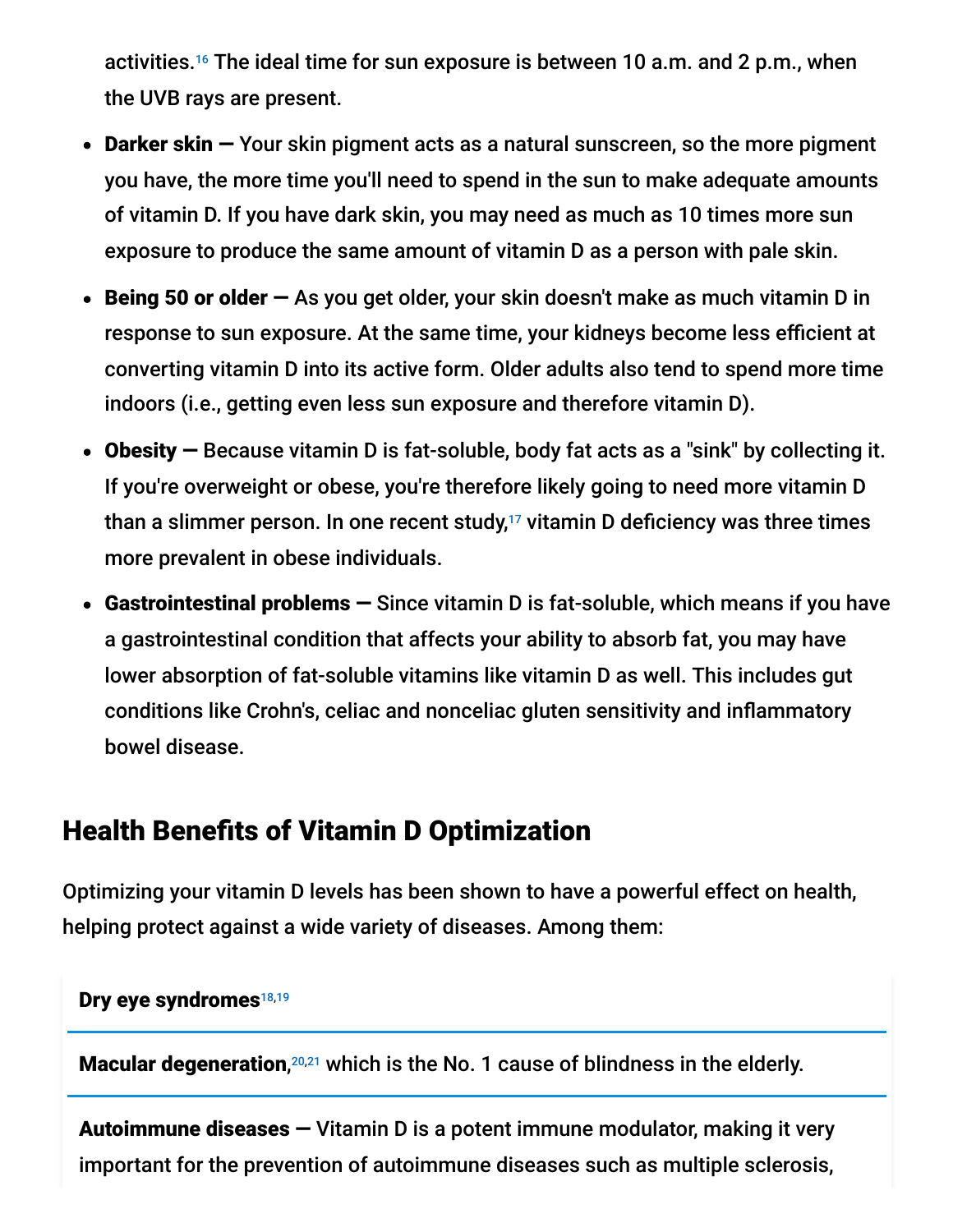inflammatory bowel disease and psoriasis, just to name a few.

Gastrointestinal diseases<sup>22</sup>  $-$  Dysbiosis of your gut microbiome, inflammatory bowel disease and colitis are all disorders connected to vitamin D deficiency.

Infectious diseases, including influenza and HIV 23,24

**Inflammatory rheumatic diseases**<sup>25</sup> such as rheumatoid arthritis  $-$  A 2020 study showed that "vitamin D supplementation seemed to be an effective intervention for patients with rheumatoid arthritis. Different doses of vitamin D and durations of intervention produce different effects."

#### Osteoporosis and hip fractures

Cardiovascular disease — Vitamin D is very important for reducing hypertension, atherosclerotic heart disease, heart attack and stroke, as it plays a vital role in protecting and repairing damage to your endothelium. 26

It also helps trigger production of nitric oxide  $-$  which improves blood flow and prevents blood clot formation — and significantly reduces oxidative stress in your vascular system, all of which are important to help prevent the development and/or progression of cardiovascular disease.

According to Holick, vitamin D deficiency increases your risk of heart attack by 50%, and if you have a heart attack and you're vitamin D deficient, your risk of dying from that heart attack is virtually guaranteed.

Indeed, a Norwegian study<sup>27</sup> published in The Journal of Clinical Endocrinology and Metabolism found "a normal intake of vitamin D" significantly reduces your risk of death if you have cardiovascular disease.

**Neurological diseases** such as Alzheimer's disease $^{28,29}$  and epilepsy  $-$  In one study, $^{30}$ epileptics given a one-time megadose of vitamin D3, ranging from 40,000 IUs all the way up to 200,000 IUs, followed by a daily dose of 2,000 to 2,600 IUs a day for three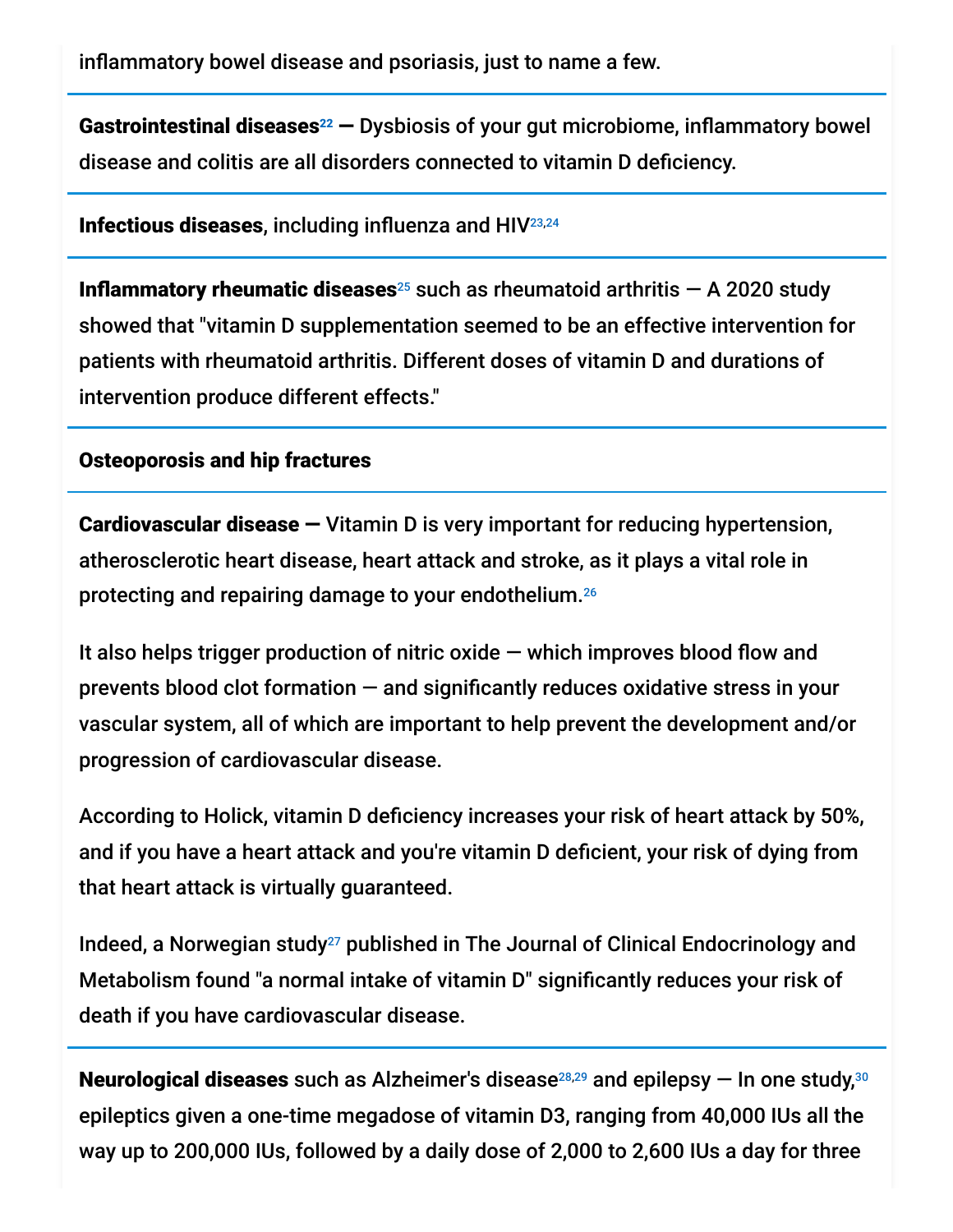months to bring each individual's vitamin D status to at least 30 ng/mL, resulted in significant improvements.

Ten out of 13 had a decrease in the number of seizures, five of whom experienced more than a 50% reduction. Overall, the group had a 40% reduction in the number of seizures.

**Lupus –** According to researchers in Cairo, $31$  most patients with systemic lupus erythematosus have some level of vitamin D deficiency, defined as a level of 10 ng/mL or less, or insufficiency, a level between 10 and 30 ng/mL.

Obstructive sleep apnea — In one study, 98% of patients with sleep apnea had vitamin D deficiency, and the more severe the sleep apnea, the more severe the deficiency.<sup>32</sup>

Bone health, falls and fractures  $-$  A 2006 review<sup>33</sup> looking at vitamin D intakes and health outcomes such as bone mineral density, dental health, risk of falls, fractures and colorectal cancer, found "the most advantageous serum concentrations of 25(OH)D begin at 30 ng/mL, and the best are between 36 to 40 ng/mL."

**Obesity and diabetes –** Research<sup>34</sup> has shown vitamin D supplementation (4,000 IUs/day) combined with resistance training helps decrease your waist-to-hip ratio, a measurement that is far better at determining your risk for Type 2 diabetes and heart disease than body mass index.

Type 1 diabetes — Data from GrassrootsHealth's D\*Action project to prevent Type 1 diabetes<sup>35</sup> suggests maintaining a vitamin D level between 40 and 60 ng/mL (100 to 150 nmol/L) may prevent Type 1 diabetes, and stop the progression of the disease, which is a growing problem.

Neurodegenerative diseases, including Alzheimer's, Parkinson's and multiple sclerosis (MS) $36$  – Research shows MS patients with higher levels of vitamin D tend to experience less disabling symptoms.<sup>37</sup> Vitamin D deficiency is also common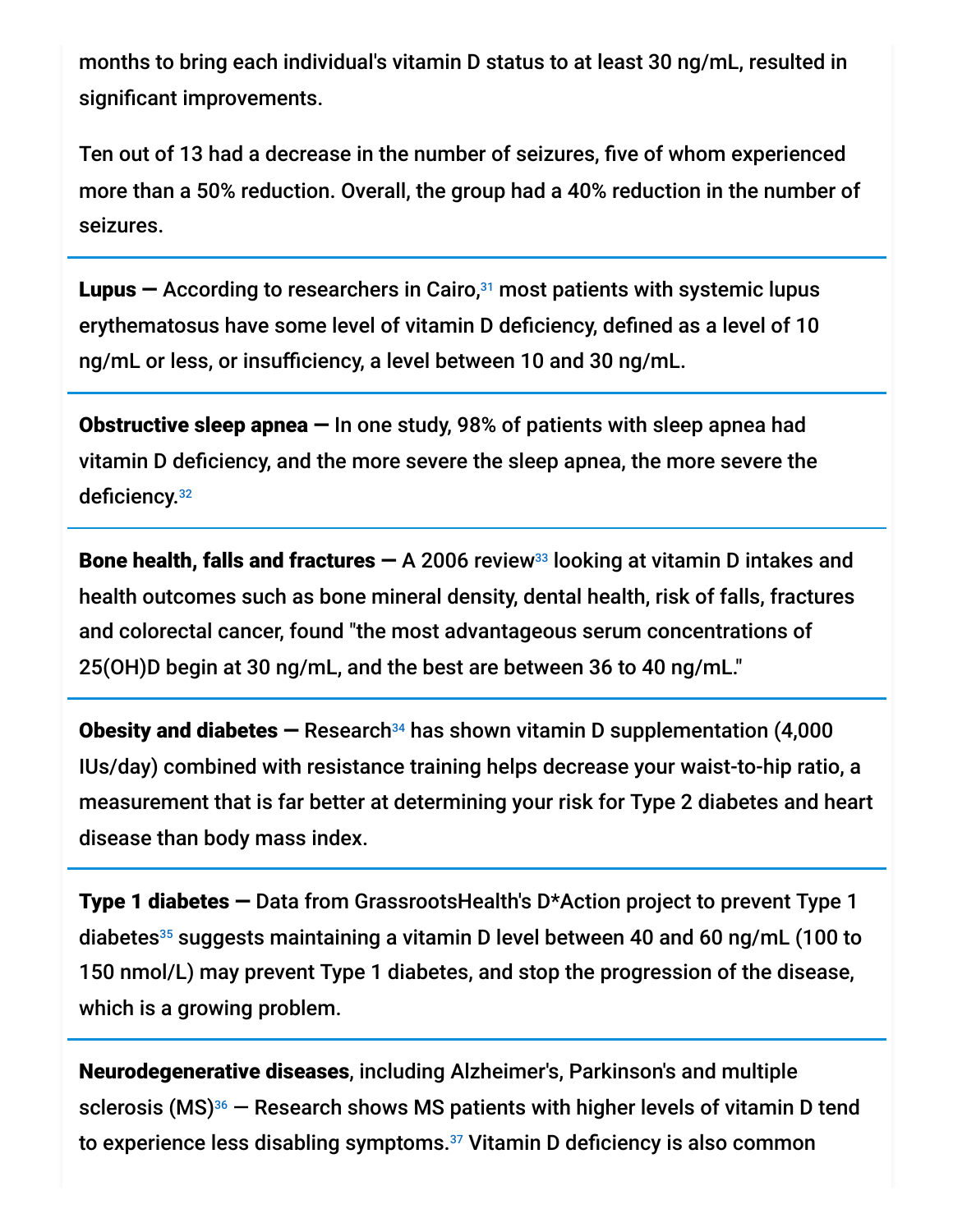among patients with Parkinson's<sup>38</sup> and seniors with severe vitamin D deficiency may raise their risk for dementia by 125%. 39

DNA repair and metabolic processes — One of Holick's studies showed healthy volunteers taking 2,000 IUs of vitamin D per day for a few months upregulated 291 different genes that control up to 80 different metabolic processes, including DNA repair and autoxidation (oxidation that occurs in the presence of oxygen and/or UV radiation, which has implications for aging and cancer).

**Preterm birth – A level of 40 ng/mL has also been shown to offer powerful** protection against preterm birth if you're pregnant.<sup>40</sup> Women with a vitamin D level of at least 40 ng/mL may lower their risk of preterm birth by as much as 62%, compared to having a level of just 20 ng/mL. Women with a history of preterm birth gain even greater protection  $-$  an 80% reduction  $-$  when raising their vitamin D level above 40 ng/mL.

Pregnancy complications — Having a vitamin D level above 40 ng/mL also protects the mother by reducing her risk of preeclampsia, gestational diabetes and prenatal infections by approximately 50%. 41

All-cause mortality — Studies have also linked higher vitamin D levels with lowered mortality from all causes. 42,43,44

### Vitamin D Levels Can Affect COVID Risk

Evidence showing vitamin D lowers your risk of SARS-CoV-2 infection, hospitalization, severe complications and death continues to mount, with study after study showing that your vitamin D status before you become infected can greatly affect not only your risk of getting COVID, but how well you recover (or don't) from it.

Included in those studies is a scientific review<sup>45</sup> in the journal Nutrients, which I co-wrote with William Grant, Ph.D., and Dr. Carol Wagner, both of whom are part of the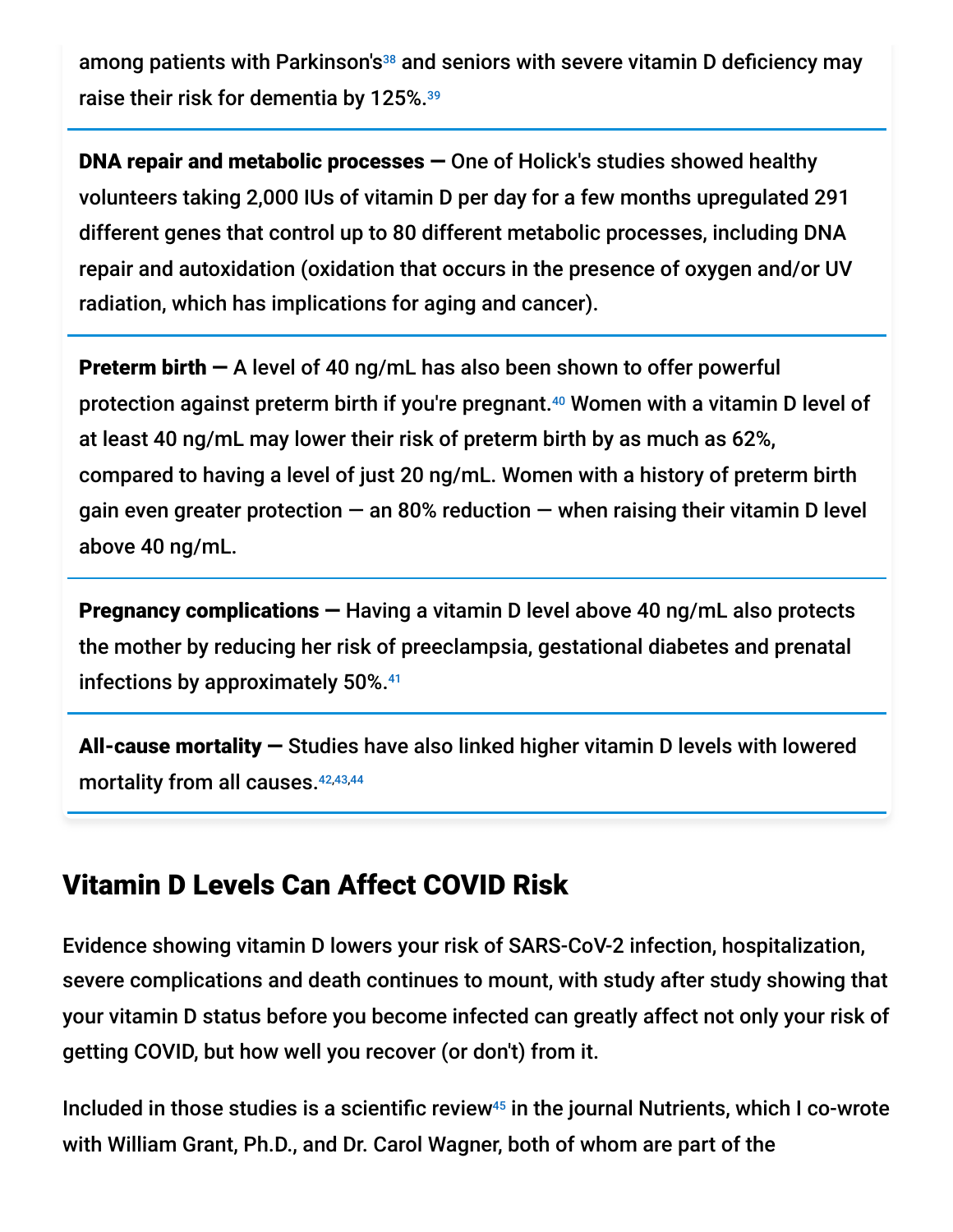GrassrootsHealth expert vitamin D panel. We found that at least 14 observational studies offer evidence that serum 25-hydroxyvitamin D concentrations are inversely correlated with the incidence or severity of COVID-19.

The evidence to date generally satisfies Hill's criteria for causality in a biological system, namely, strength of association, consistency, temporality, biological gradient, plausibility (e.g., mechanisms), and coherence, although experimental verification is lacking. Thus, the evidence seems strong enough that people and physicians can use or recommend vitamin D supplements to prevent or treat COVID-19 in light of their safety and wide therapeutic window.

As of October 31, 2021, our paper, "**Evidence Regarding Vitamin D and Risk of COVID-19 and Its Severity**[" — which you can download and read for free — was the second most](https://www.mdpi.com/2072-6643/12/11/3361/htm) downloaded study from this journal in the previous 12 months. It was also No. 2 in citations and No. 4 for views.

Other studies have also confirmed that higher vitamin D levels lower your risk of complications and death from COVID-19. Among them is an August 2020 study 46,47 published in the journal Nutrients, which found patients who had a vitamin D level below 12 ng/mL (30 nmol/L) had a 6.12 times higher risk of severe disease requiring invasive mechanical ventilation, and a 14.7 times higher risk of death compared to those with a vitamin D level above 12 ng/mL.

## Other Conditions Affected by Vitamin D Levels

In January 2022 Mayo Clinic research on vitamin D was featured by WEAU 13 News in Wisconsin. The clinic's list of conditions affected by vitamin D include: 48

Cognitive health — Research shows that low levels of vitamin D in the blood are associated with cognitive decline.

Inherited bone disorders  $-$  Vitamin D supplements can be used to help treat inherited disorders resulting from an inability to absorb or process vitamin D, such as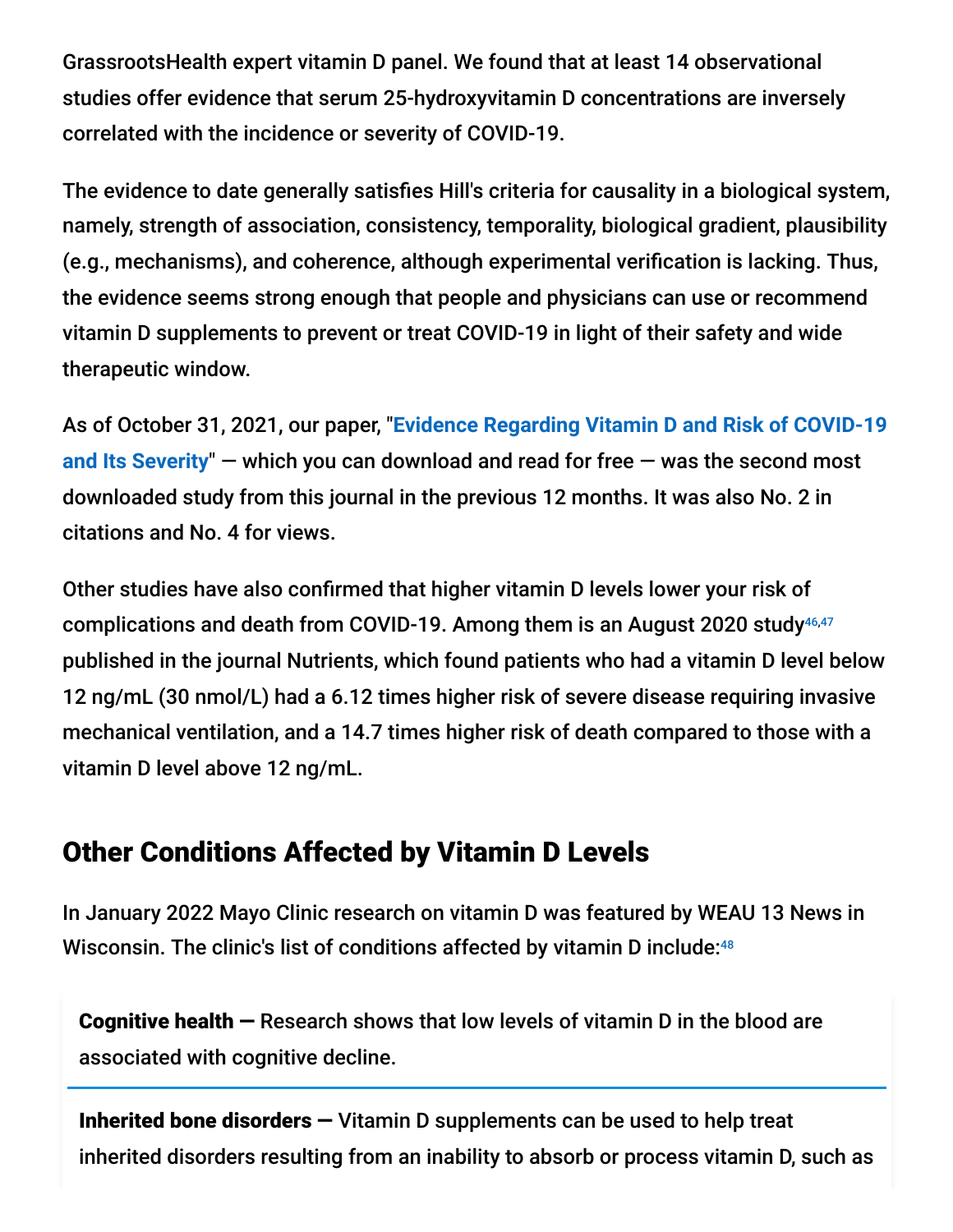familial hypophosphatemia.

Multiple sclerosis — Research suggests that long-term vitamin D supplementation reduces the risk of multiple sclerosis.

Osteomalacia — Vitamin D supplements are used to treat adults with severe vitamin D deficiency, resulting in loss of bone mineral content, bone pain, muscle weakness and soft bones (osteomalacia).

Osteoporosis — Studies suggest that people who get enough vitamin D and calcium in their diets can slow bone mineral loss, help prevent osteoporosis and reduce bone fractures. Ask your doctor if you need a calcium and vitamin D supplement to prevent or treat osteoporosis.

Psoriasis — Applying vitamin D or a topical preparation that contains a vitamin D compound called calcipotriene to the skin can treat plaque-type psoriasis in some people.

Rickets — This rare condition develops in children with vitamin D deficiency.

### Check Your Vitamin D Level Twice a Year

Regular, sensible sun exposure is the best way to optimize your vitamin D status, but many will need to take an oral vitamin D3 supplement, especially during winter months.

The only way to gauge whether you might need to supplement, and how much, is to get your level tested, ideally twice a year, in the early spring, after the winter, and early fall when you level is at its peak and low point. This is particularly important if you're pregnant or planning a pregnancy, or if you have cancer.

Again, the level you're aiming for is between 60 and 80 ng/mL, with 40 ng/mL being the low cutoff point for sufficiency to prevent a wide range of diseases, including cancer.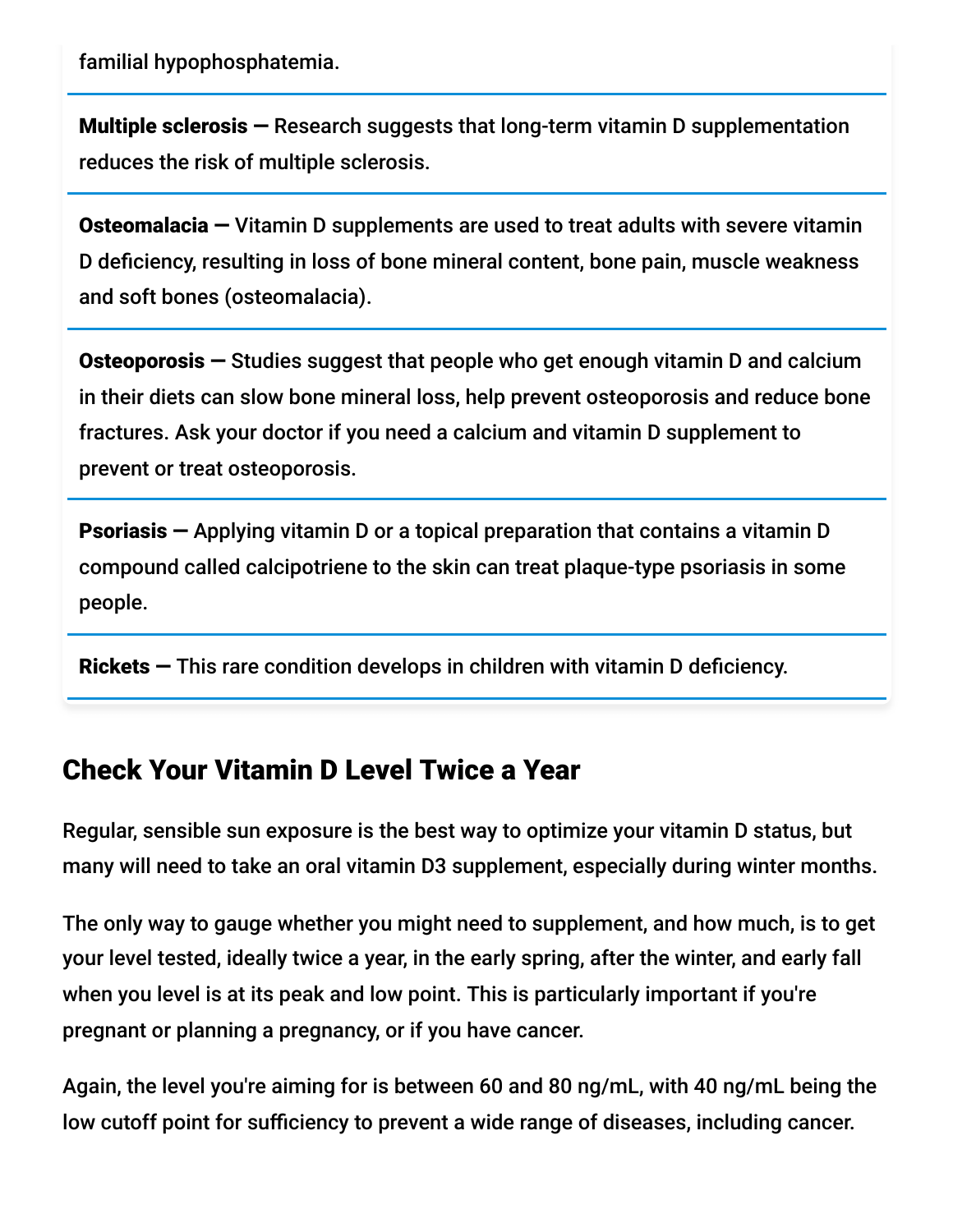GrassrootsHealth makes testing easy by offering an inexpensive vitamin D testing kit as part of its consumer-sponsored research. By signing up, you are helping further vital health research that can help millions in coming years. (All revenues from these kits go directly to GrassrootsHealth. I make no profit from these kits and only provide them as a service of convenience to my readers.)

All women are also encouraged to enroll in the [Breast Cancer Prevention project](https://grassrootshealth.net/project/breast-cancer-prevention/),<sup>49</sup> to track your vitamin D level and help prevent an initial cancer occurrence, or, if you've already had it, to help prevent a recurrence. In addition, anyone affected by Type 1 Diabetes is invited to **[enroll in the Type 1 Diabetes Prevention Project](https://grassrootshealth.net/project/daction-project-prevent-type-1-diabetes/)**.

## Required Dosage Is Highly Individual

Research<sup>50</sup> suggests it would require 9,600 IUs of vitamin D per day to get 97% of the population to reach 40 ng/mL, but individual requirements can vary widely, and you need to take whatever dosage required to get you into the optimal range.

In 2018 I interviewed Carole Baggerly, director and founder of **[GrassrootsHealth](https://grassrootshealth.net/)**, a nonprofit public health research organization dedicated to moving public health messages regarding vitamin D from research into practice, and she said:

*"Our first paper, published in 2011, showed the dose response relationship. You can easily see that two people taking the same dose (e.g., 4,000 IU/day) could have very different results. That's why testing … is so important."*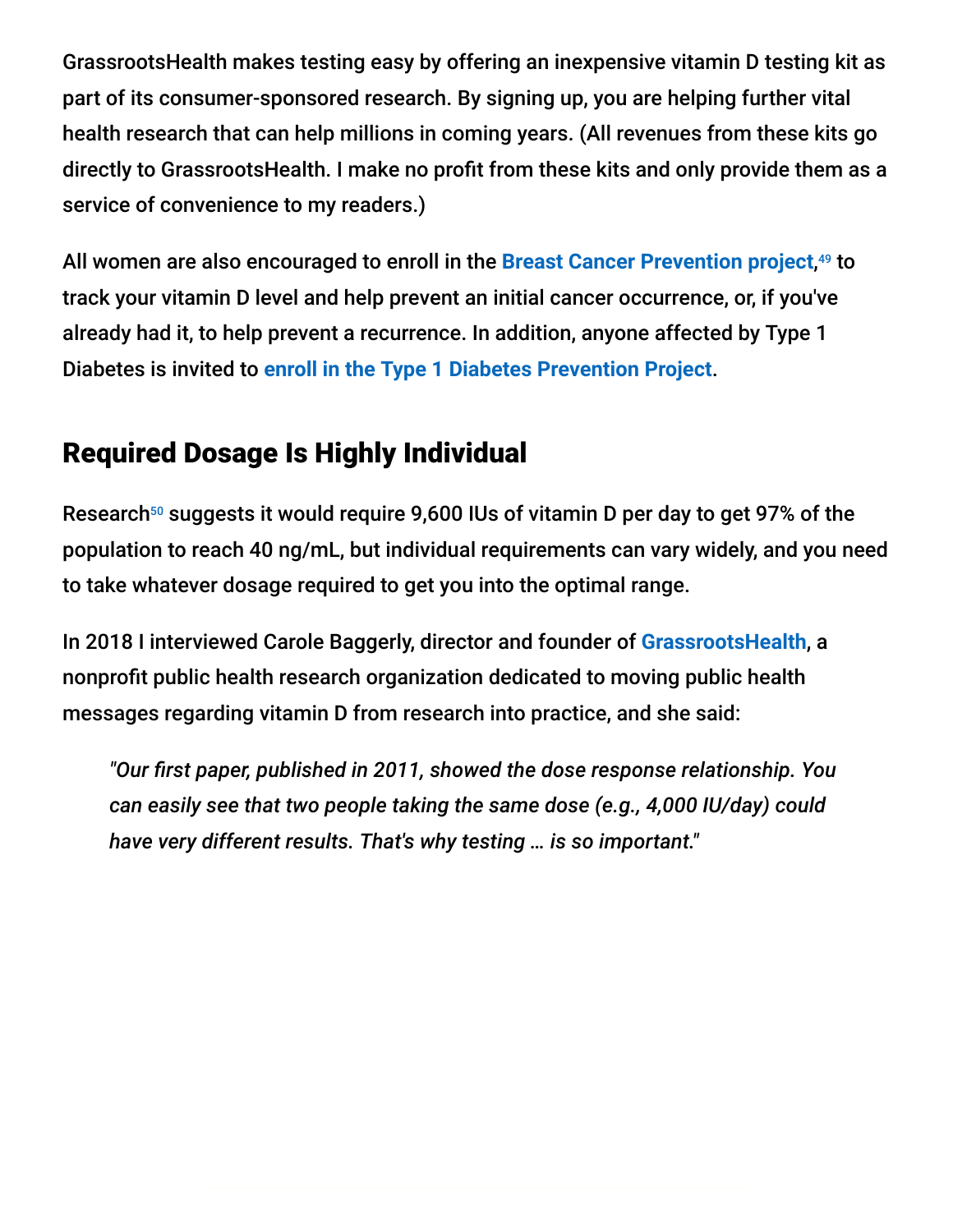

If you've been taking a certain amount of vitamin D3 for a number of months and retesting reveals you're still not within the recommended range, then you know you need to increase your dosage.

Over time, with continued testing, you'll find your individual sweet spot and have a good idea of how much you need to take to maintain an ideal level year-round. GrassrootsHealth also has an online **[vitamin D calculator](https://grassrootshealth.net/project/dcalculator/)** you can use to estimate your vitamin D3 dosage once you know your current serum level.

## Additional Guidelines When Using Oral Vitamin D3

Aside from determining your ideal dose of vitamin D3, you also need to make sure you're getting enough vitamin K2 (to avoid complications associated with excessive calcification in your arteries), calcium and magnesium.

Research<sup>51,52</sup> has shown that if you're taking high doses of vitamin D while having an insufficient magnesium level, your body cannot properly utilize the vitamin D you're taking. The reason for this is because magnesium is required for the actual activation of vitamin D. If your magnesium level is too low, the vitamin D may simply get stored in its inactive form.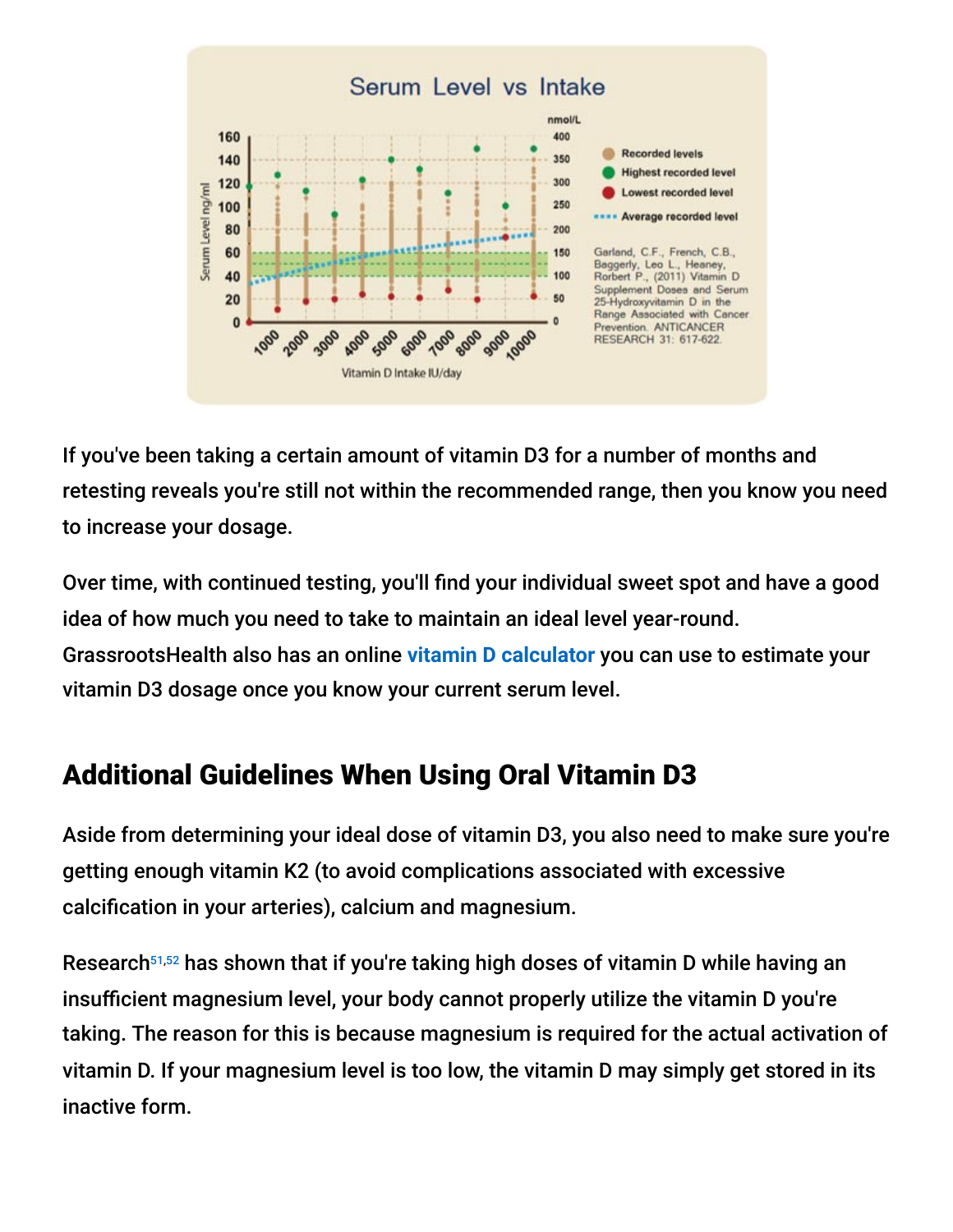This may actually help explain why many need rather high doses of vitamin D to optimize their levels. According to this scientific review, as many as 50% of Americans taking vitamin D supplements may not get significant benefit due to insufficient magnesium levels.

On the other hand, when you have an optimal magnesium level, your vitamin D level will rise even if you're taking a much lower dose. $^{\mathsf{53}}$  In fact, previous research $^{\mathsf{54}}$  has indicated that higher magnesium intake helps reduce your risk of vitamin D deficiency — likely by activating more of it.

#### **Sources and References**

- <sup>1</sup> [Cureus 2018 Jun; 10\(6\): e2741](https://www.ncbi.nlm.nih.gov/pmc/articles/PMC6075634/)
- $2$  [Archives of Internal Medicine 2009;169\(6\):626-632](https://jamanetwork.com/journals/jamainternalmedicine/fullarticle/414878)
- <sup>3</sup> [PLOS ONE 2016; 11 \(4\): e0152441](http://journals.plos.org/plosone/article?id=10.1371/journal.pone.0152441)
- <sup>4</sup> European Journal of Cancer 2005 May; 41(8): 1164-9
- <sup>5</sup> [PLOS ONE June 15, 2018](http://journals.plos.org/plosone/article?id=10.1371/journal.pone.0199265)
- [US Pharmacist March 18, 2009](https://www.uspharmacist.com/article/osteomalacia-vitamin-d-deficiency-and-bone-pain) 6
- <sup>7</sup> [American Journal of Geriatric Psychiatry December 2006; 14\(12\): 1032-1040](https://www.ajgponline.org/article/S1064-7481(12)60890-2/abstract)
- <sup>8</sup> [Vitamin D Council, Cognitive Impairment](https://www.vitamindcouncil.org/health-conditions/cognitive-impairment/#.XBlF7S2ZMo8)
- <sup>9</sup> J Clin Neurol. 2018 Jul; 14(3): 366-373
- <sup>10</sup> [Health.com January 6, 2017](https://www.health.com/headaches-and-migraines/vitamin-d-deficiency-chronic-headaches)
- <sup>11</sup> [Glob J Health Sci. 2015 Nov 17;8\(6\):196-202](https://pubmed.ncbi.nlm.nih.gov/26755458/)
- <sup>12</sup> Breast Cancer Res Treat. 2010 Jan; 119(1): 111-118
- <sup>13</sup> [J Clin Sleep Med. 2010 Dec 15;6\(6\):605-8](https://pubmed.ncbi.nlm.nih.gov/21206551/)
- <sup>14</sup> [J Endocrinol Invest. 2013 Sep;36\(8\):622-7](https://pubmed.ncbi.nlm.nih.gov/23511484/)
- <sup>15</sup> [Mayo Clinic Proceedings June 21, 2013](http://www.mayoclinicproceedings.org/article/S0025-6196%2813%2900404-7/fulltext)
- <sup>16</sup> [Am J Clin NutrMarch 2004 vol. 79 no. 3 362-371](https://academic.oup.com/ajcn/article/79/3/362/4690120)
- <sup>17</sup> [British Journal of Nutrition 2018 Apr;119\(8\):928-936](https://pubmed.ncbi.nlm.nih.gov/29644951/)  $\bullet$
- <sup>18</sup> [International Journal of Rheumatic Diseases August 13, 2015](http://onlinelibrary.wiley.com/doi/10.1111/1756-185X.12727/abstract)  $\bullet$
- <sup>19</sup> [Endocrinology Advisor August 24, 2015](http://www.endocrinologyadvisor.com/general-endocrinology/vitamin-d-dry-eye-syndrome/article/434062/)  $\bullet$
- <sup>20</sup> [JAMA Ophthalmology August 27, 2015;133\(10\):1171-1179](http://archopht.jamanetwork.com/article.aspx?articleid=2430468)  $\bullet$
- <sup>21</sup> [Epoch Times September 2, 2015](http://www.theepochtimes.com/n3/1740846-can-vitamin-d-prevent-macular-degeneration/)
- <sup>22</sup> [J Res Med Sci, 2018; 23: 75. August 23, 2018](https://www.ncbi.nlm.nih.gov/labs/pmc/articles/PMC6116667/)
- <sup>23</sup> [Greensboro.com July 27, 2015](http://www.greensboro.com/life/study-vitamin-d-may-help-fight-hiv/article_6cd279a2-fd0a-5d0c-8a6e-7e8a492ae3f0.html)
- <sup>24</sup> [Scidev.net July 24, 2015](http://www.scidev.net/sub-saharan-africa/hiv-aids/news/high-dose-vitamin-d-fight-hiv-aids.html)
- <sup>25</sup> [Front. Med., 30 October 2020. The Effect of Vitamin D Supplementation on Rheumatoid Arthritis](https://www.frontiersin.org/articles/10.3389/fmed.2020.596007/full)
- $26$  [International Journal of Nanomedicine January 19. 2018; 2018\(13\): 455-466](https://pubmed.ncbi.nlm.nih.gov/29416330/)